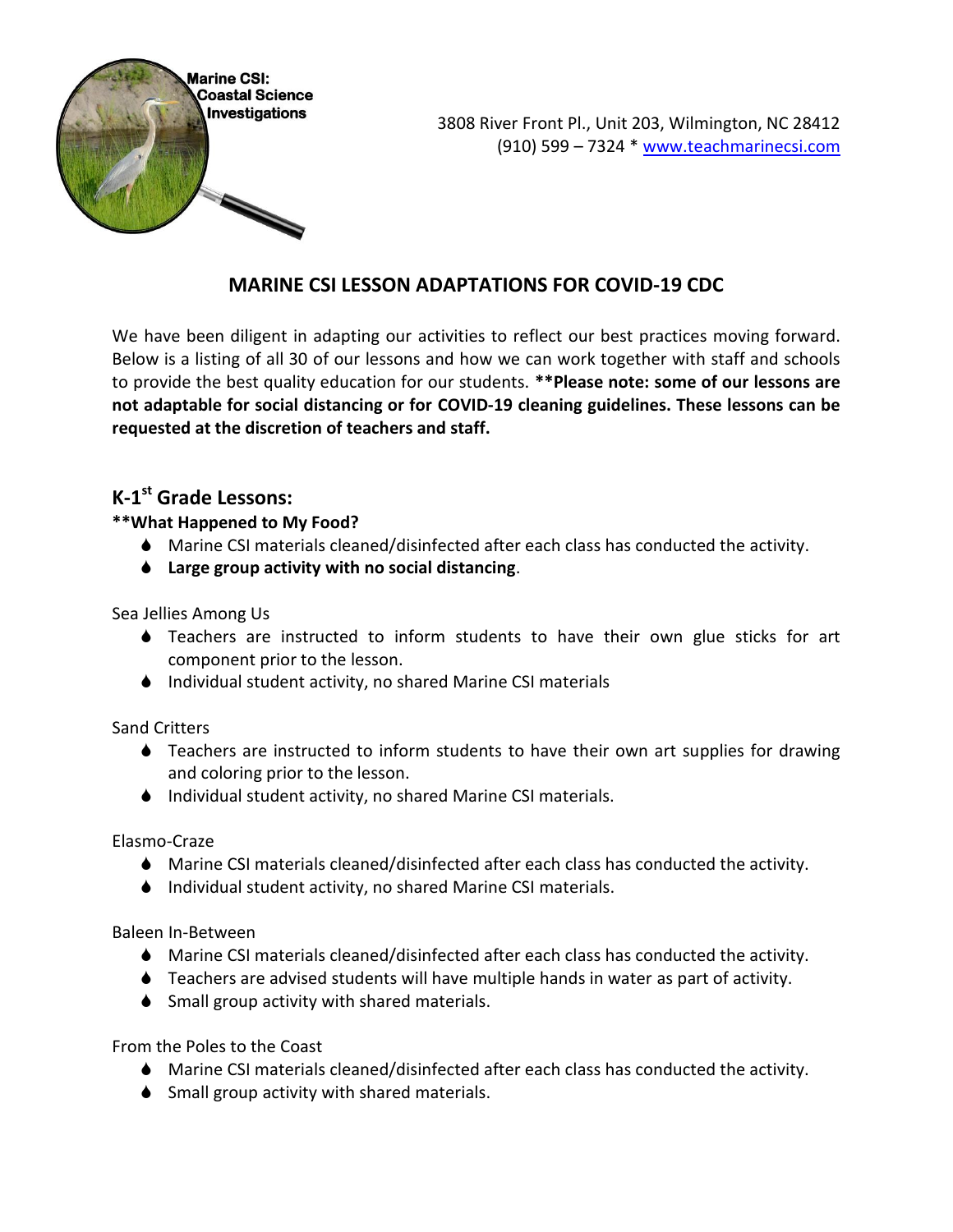## **2 nd -3 rd Grade Lessons:**

### **\*\*Turtles, Turtles, Everywhere**

- Teachers are instructed to inform students to have their own art supplies for drawing and coloring prior to the lesson.
- Some Marine CSI materials **not** able to be cleaned/disinfected after each class has conducted the activity.
- $\bullet$  Small group activity with shared materials.

#### **\*\*"Web of Life"**

- ♦ Marine CSI materials are divided per class.
- **Large class activity with no social distancing and some shared materials**.

One Shell or Two

- Marine CSI materials cleaned/disinfected after each class has conducted the activity.
- ♦ Small group activity with shared materials.

Sealed With Blubber

- Marine CSI materials cleaned/disinfected after each class has conducted the activity.
- Teachers are advised students will have multiple hands in water as part of activity.
- $\bullet$  Small group activity with shared materials.

Made From Land, Made From Sea

- Teachers are instructed to inform students to have their own art supplies for drawing and coloring prior to the lesson.
- Marine CSI materials cleaned/disinfected after each class has conducted the activity.
- ♦ Individual student activity, no shared Marine CSI materials.

Dichotomous Dilemma

- Teachers are instructed to inform students to have their own art supplies for drawing and coloring prior to the lesson.
- Marine CSI materials cleaned/disinfected after each class has conducted the activity.
- ♦ Individual student activity, no shared Marine CSI materials.

# **4 th -5 th Grade Lessons:**

Alternate Route

- Marine CSI materials cleaned/disinfected after each class has conducted the activity.
- ♦ Small group activity with shared materials.

**\*\*Animal S.O.S.**

- Marine CSI materials **cannot** be cleaned/disinfected after each class has conducted the activity.
- **Large group activity with no social distancing and shared materials**.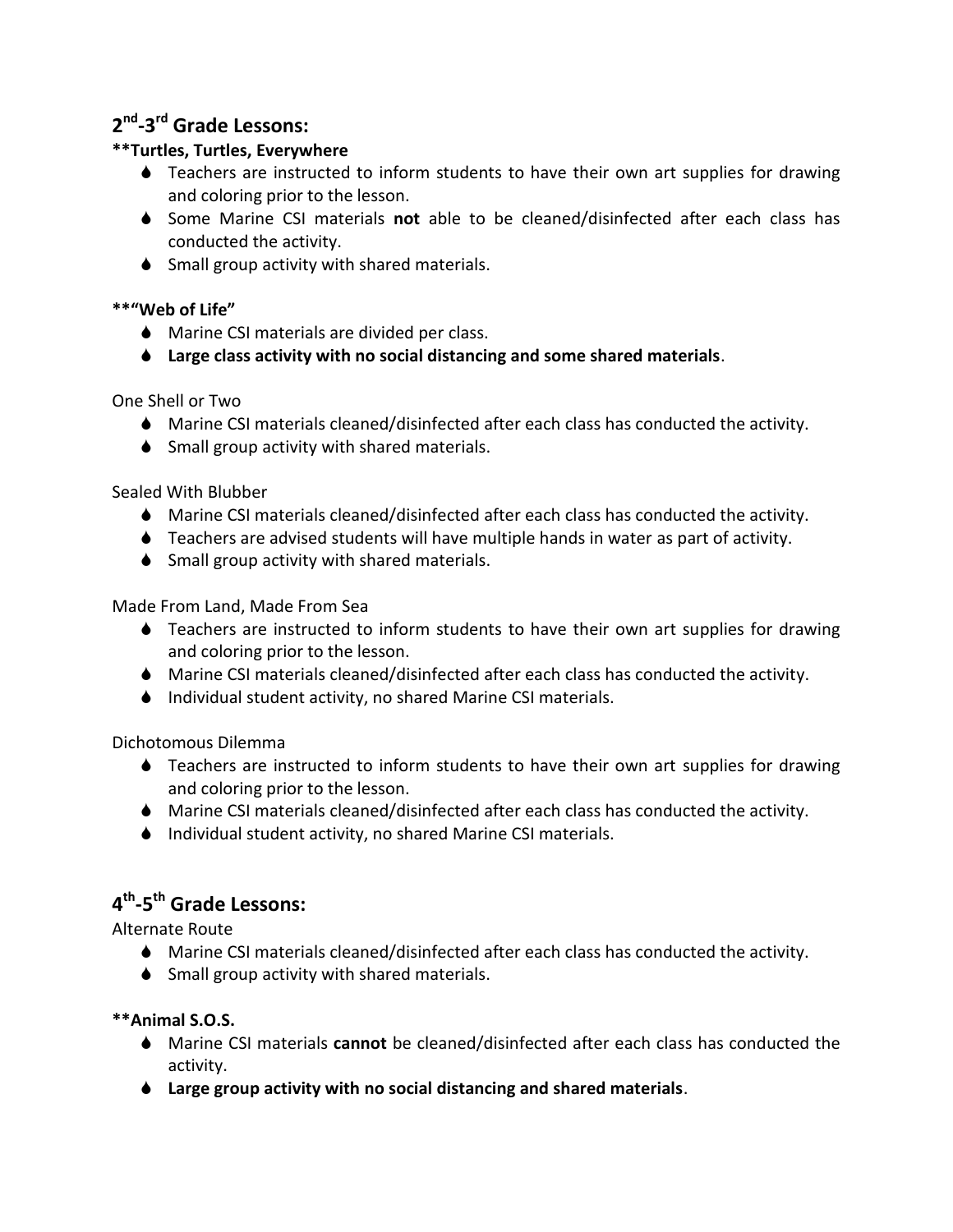#### **\*\*"Incredible Journey"**

- Marine CSI materials **cannot** be cleaned/disinfected after each class has conducted the activity.
- **Large group activity with no social distancing and shared materials.**

Share and Share Alike

- Marine CSI materials cleaned/disinfected after each class has conducted the activity.
- Teachers are advised students will have multiple hands in water as part of activity.
- ♦ Small group activity with shared materials.

#### **\*\*Invading Your Space**

- ♦ No Marine CSI materials used for this activity.
- **Large group activity with no social distancing**.

Sea Level is On the Rise

- Marine CSI materials cleaned/disinfected after each class has conducted the activity.
- Teachers are advised students will have multiple hands in water as part of activity.
- ♦ Small group activity with shared materials.

## **6 th -8 th Grade Lessons:**

#### **\*\*A Little Crab on a Big Decline**

- Marine CSI materials discarded after each class has conducted the activity.
- Small group activity with shared materials with a **whole class component with no social distancing**.

#### **\*\*"Sum of the Parts"**

- Teachers are instructed to inform students to have their own art supplies for drawing and coloring prior to the lesson.
- Marine CSI materials are divided per class and discarded after each class has conducted the activity.
- Individual group activity with a **whole class component with no social distancing**.

#### **\*\*Tragedy of the Commons**

- Marine CSI materials cleaned/disinfected after each class has conducted the activity.
- **Large group activity with no social distancing**.

Mighty Migrations

- Marine CSI materials cleaned/disinfected after each class has conducted the activity.
- ♦ Large group activity with smaller groups and shared materials.

Marine CSI

- Marine CSI materials cleaned/disinfected after each class has conducted the activity.
- $\bullet$  Small group activity with shared materials.